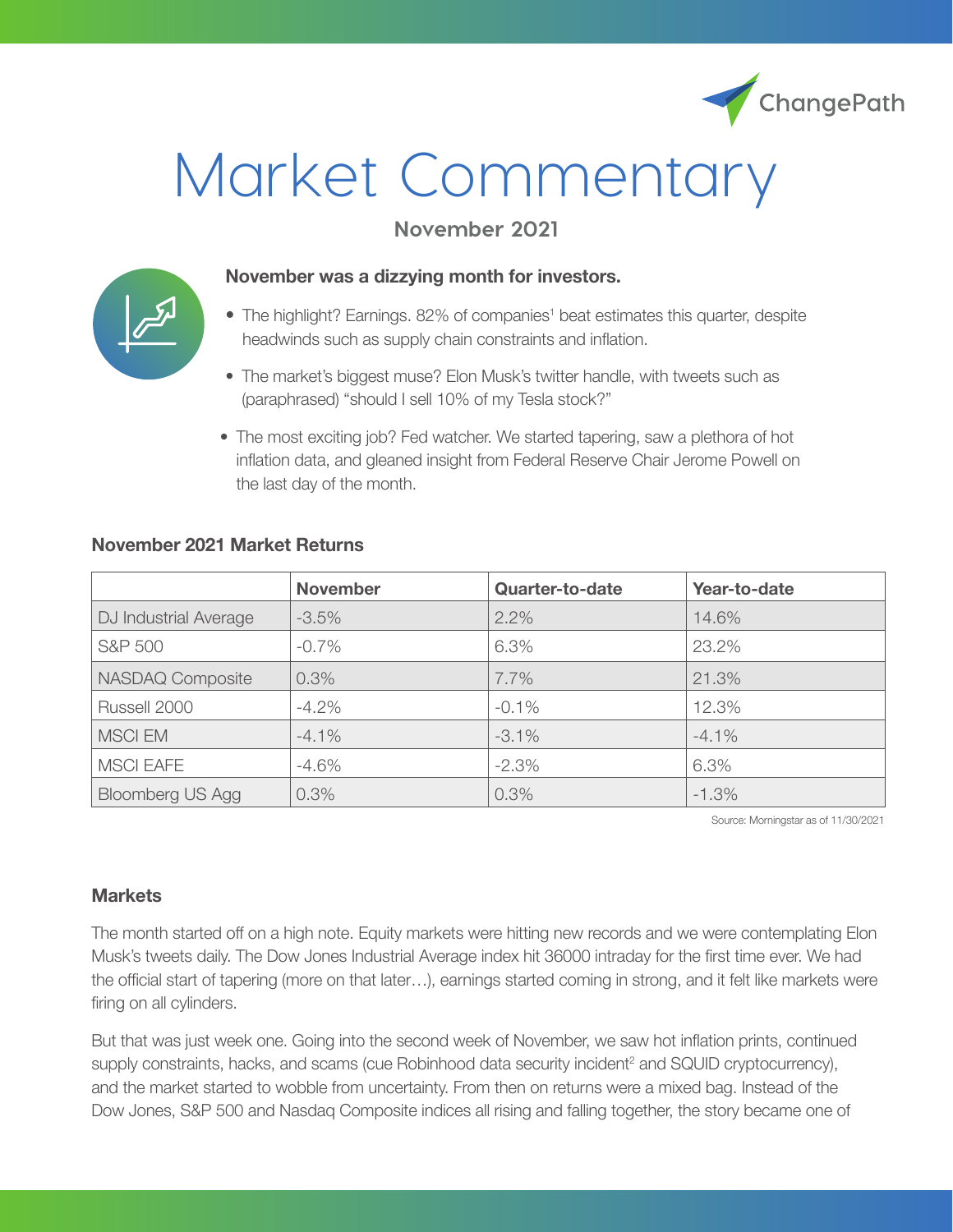dispersion. Broadly, growth names in technology and consumer discretionary sectors outperformed valueoriented names in financials, energy, and industrials sectors. But there were also days when those trends reversed completely, keeping us on our toes.

Throughout the volatility, a lot of positive things happened. President Biden signed the \$1 trillion infrastructure bill, Adele dropped a new album, and earnings continued to deliver despite supply constraints and inflation. In fact, by November 19, of the 95% of S&P 500 companies that had reported results, 82% of those companies reported a positive EPS surprise and 75% of those companies reported a positive revenue surprise.<sup>2</sup>

Investors sat at the Thanksgiving table breathing a sigh of relief.

But alas, we all know how this story ends. From Black Friday on, markets whipsawed as COVID-19 variant Omicron was dubbed a "variant of concern", Moderna's chief executive said he was skeptical that existing vaccines would be as effective against the new variant, and Jerome Powell came out with some strong commentary on the very last trading day of the month (more on this below). Net, net, the Dow Jones Industrial Average index ended the month down 3.5%, the S&P 500 was down 0.7% and Nasdaq Composite eked out a positive 0.3%.

# **The Fed and the Economy**

November was a great month to be a Fed watcher.

On November 3rd, the Fed announced its plans to officially start tapering, i.e., reduce the pace of asset purchases, by \$15 billion per month beginning mid-November. This brings monthly purchases from \$120 billion to \$105 billion.

Of course, as dutiful Fed watchers, we must also watch what the Fed is watching: inflation and employment.

- Inflation: Numbers continued to come in strong, hitting a three-decade high on supply shortages and high consumer demand in October. A BofA survey of fund managers<sup>3</sup> published mid-November showed that inflation was the top risk for investors.
- Employment: Mid-month, the "quits rate" (the percentage of workers leaving their job vs. overall employment) hit a record high of 3% as 4.4 million workers quit their jobs in September. Near the end of the month, we saw the lowest jobless claims since 1969… for context, the year that "Sugar, Sugar" by the Archies was number one on Billboard's Top Hot 100 songs.

Finally, on November 30, Federal Reserve Chairman Jerome Powell said that the risk of higher inflation has increased, and that elevated inflation pressures and rapid improvements in the labor market would justify "wrapping up the taper, perhaps a few months sooner."

Let's just say markets did not like this rhetoric.